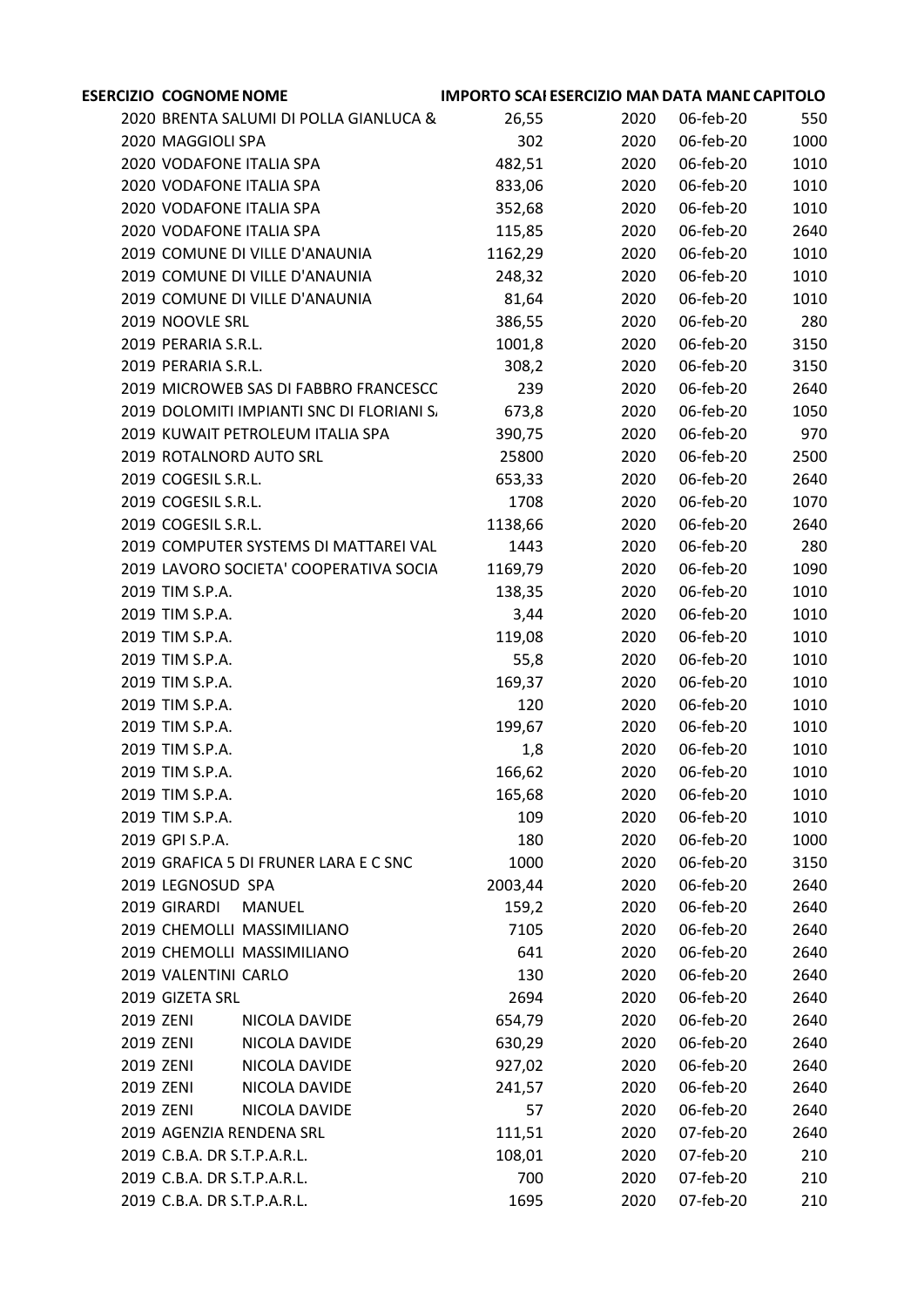| 2019 PUNTO GRILL                           | 27,06     | 2020 | 07-feb-20 | 2640 |
|--------------------------------------------|-----------|------|-----------|------|
| 2019 MATURI<br>SILVANO                     | 255       | 2020 | 07-feb-20 | 2640 |
| 2019 STUDIO STANDS S.R.L.                  | 2373      | 2020 | 07-feb-20 | 3150 |
| 2019 SMAIT - PC-COPY S.R.L.                | 1141,34   | 2020 | 07-feb-20 | 260  |
| 2019 SMAIT - PC-COPY S.R.L.                | 1771,66   | 2020 | 07-feb-20 | 280  |
| 2019 LOGICAL SOFT SRL                      | 790       | 2020 | 07-feb-20 | 260  |
| 2019 PANGEA SRL                            | 2240      | 2020 | 07-feb-20 | 260  |
| 2019 LEONARDELLI S.R.L.                    | 4327,8    | 2020 | 07-feb-20 | 2580 |
| 2019 MUSEO STORICO ITALIANO DELLA GUEF     | 195,07    | 2020 | 07-feb-20 | 2660 |
| 2019 CIR-FOOD S.C.                         | 690,48    | 2020 | 07-feb-20 | 910  |
| 2019 CARTA COPY S.A.S. DI F.LLI DOSSI & C. | 1178,87   | 2020 | 07-feb-20 | 970  |
| 2019 FAMIGLIA COOPERATIVA PINZOLO          | 11,12     | 2020 | 07-feb-20 | 550  |
| 2020 RABBIESE P.S.C.A.R.L.                 | 26982,48  | 2020 | 07-feb-20 | 2640 |
| 2020 RABBIESE P.S.C.A.R.L.                 | 4692,1    | 2020 | 07-feb-20 | 2640 |
| 2019 TELEPASS S.P.A.                       | 4,36      | 2020 | 11-feb-20 | 980  |
| 2019 TELEPASS S.P.A.                       | 0         | 2020 | 11-feb-20 | 980  |
| 2019 P.A.T. - LABORATORIO PROVE SUI MATE   | 0         | 2020 | 11-feb-20 | 2640 |
| 2019 P.A.T. - LABORATORIO PROVE SUI MATE   | 278       | 2020 | 11-feb-20 | 2640 |
| 2019 FOTO ALLA ROTONDA SRL                 | 170       | 2020 | 25-feb-20 | 2560 |
| 2019 FOTO ALLA ROTONDA SRL                 | 2260      | 2020 | 25-feb-20 | 2560 |
| 2019 DIN DIN DI MARCO BONAPACE & C. SAS    | 296,21    | 2020 | 25-feb-20 | 2560 |
| 2019 BEATRICI GIORGIO                      | 19648     | 2020 | 25-feb-20 | 2600 |
| 2019 EMC S.R.L. - IMPIANTI ELETTRICI AUTON | 23440,85  | 2020 | 25-feb-20 | 2640 |
| 2020 EMC S.R.L. - IMPIANTI ELETTRICI AUTON | $-124,44$ | 2020 | 25-feb-20 | 2640 |
| 2020 DOLOMITI EX TRENTA S.P.A.             | 262,23    | 2020 | 25-feb-20 | 970  |
| 2020 DOLOMITI EX TRENTA S.P.A.             | 386,14    | 2020 | 25-feb-20 | 970  |
| 2020 DOLOMITI EX TRENTA S.P.A.             | 239,27    | 2020 | 25-feb-20 | 1010 |
| 2020 DOLOMITI EX TRENTA S.P.A.             | 121,27    | 2020 | 25-feb-20 | 1010 |
| 2020 DOLOMITI EX TRENTA S.P.A.             | 13,43     | 2020 | 25-feb-20 | 1010 |
| 2020 DOLOMITI EX TRENTA S.P.A.             | 169,85    | 2020 | 25-feb-20 | 1010 |
| 2020 DOLOMITI EX TRENTA S.P.A.             | 100,61    | 2020 | 25-feb-20 | 1010 |
| 2020 DOLOMITI EX TRENTA S.P.A.             | 624,18    | 2020 | 25-feb-20 | 1010 |
| 2020 DOLOMITI EX TRENTA S.P.A.             | 101,99    | 2020 | 25-feb-20 | 1010 |
| 2020 DOLOMITI EX TRENTA S.P.A.             | 482,68    | 2020 | 25-feb-20 | 1010 |
| 2020 DOLOMITI EX TRENTA S.P.A.             | 55,78     | 2020 | 25-feb-20 | 1010 |
| 2020 DOLOMITI EX TRENTA S.P.A.             | 115,78    | 2020 | 25-feb-20 | 1010 |
| 2020 DOLOMITI EX TRENTA S.P.A.             | 42,52     | 2020 | 25-feb-20 | 1010 |
| 2020 DOLOMITI EX TRENTA S.P.A.             |           | 2020 | 25-feb-20 | 1010 |
|                                            | 179,85    |      |           |      |
| 2020 DOLOMITI EX TRENTA S.P.A.             | 132,01    | 2020 | 25-feb-20 | 1010 |
| 2020 DOLOMITI EX TRENTA S.P.A.             | 157,85    | 2020 | 25-feb-20 | 1010 |
| 2020 LEGNOSUD SPA                          | 2892,37   | 2020 | 25-feb-20 | 2640 |
| 2020 ELETTROCASA S.R.L.                    | 344,71    | 2020 | 25-feb-20 | 550  |
| 2020 VALERIO<br><b>GIANNI</b>              | 120       | 2020 | 25-feb-20 | 1090 |
| 2020 SALVATERRA ASCENSORI S.R.L.           | 415       | 2020 | 25-feb-20 | 1050 |
| 2020 LAVORO SOCIETA' COOPERATIVA SOCIA     | 618,88    | 2020 | 25-feb-20 | 1090 |
| 2020 LAVORO SOCIETA' COOPERATIVA SOCIA     | 550,91    | 2020 | 26-feb-20 | 620  |
| 2020 ECO.LO SRL                            | 1650      | 2020 | 26-feb-20 | 140  |
| 2020 LAVORO SOCIETA' COOPERATIVA SOCIA     | 1169,79   | 2020 | 02-mar-20 | 1090 |
| 2020 SMAIT - PC-COPY S.R.L.                | 4321,16   | 2020 | 20-mar-20 | 280  |
| 2020 GIZETA SRL                            | 2250      | 2020 | 15-lug-20 | 2640 |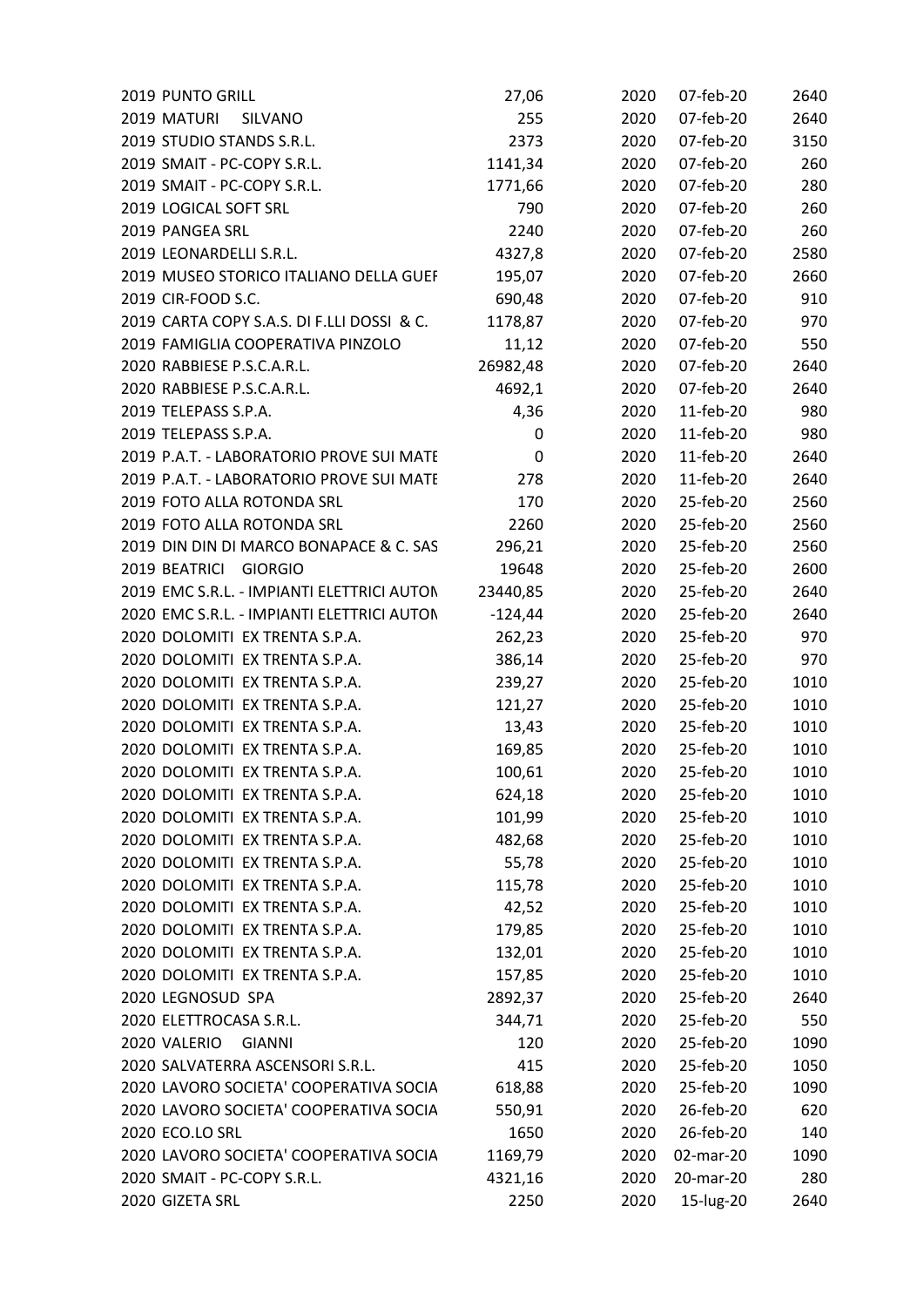| 2020 KONE SPA                              | 274,98   | 2020 | 07-ago-20 | 1050 |
|--------------------------------------------|----------|------|-----------|------|
| 2020 ECOOPERA SOCIETA' COOPERATIVA         | 48       | 2020 | 25-set-20 | 2640 |
| 2020 AGRARIA 2000 DI MAURIZIO BALLARDIN    | 171,74   | 2020 | 11-nov-20 | 2640 |
| 2019 DOLOMITI EX TRENTA S.P.A.             | 0        | 2020 | 10-mar-20 | 1010 |
| 2019 DOLOMITI EX TRENTA S.P.A.             | 0        | 2020 | 10-mar-20 | 1010 |
| 2019 DOLOMITI EX TRENTA S.P.A.             | 0        | 2020 | 10-mar-20 | 1010 |
| 2019 DOLOMITI EX TRENTA S.P.A.             | 0        | 2020 | 10-mar-20 | 1010 |
| 2019 DOLOMITI EX TRENTA S.P.A.             | 0        | 2020 | 10-mar-20 | 1010 |
| 2019 DOLOMITI EX TRENTA S.P.A.             | 0        | 2020 | 10-mar-20 | 1010 |
| 2019 DOLOMITI EX TRENTA S.P.A.             | 0        | 2020 | 10-mar-20 | 1010 |
| 2019 DOLOMITI EX TRENTA S.P.A.             | 0        | 2020 | 10-mar-20 | 1010 |
| 2019 DOLOMITI EX TRENTA S.P.A.             | 0        | 2020 | 10-mar-20 | 1010 |
| 2019 DOLOMITI EX TRENTA S.P.A.             | 0        | 2020 | 10-mar-20 | 1010 |
| 2019 DOLOMITI EX TRENTA S.P.A.             | 0        | 2020 | 10-mar-20 | 1010 |
| 2019 DOLOMITI EX TRENTA S.P.A.             | 0        | 2020 | 10-mar-20 | 1010 |
| 2019 DOLOMITI EX TRENTA S.P.A.             | 0        | 2020 | 10-mar-20 | 1010 |
| 2019 DOLOMITI EX TRENTA S.P.A.             | 175,9    | 2020 | 10-mar-20 | 1010 |
| 2019 DOLOMITI EX TRENTA S.P.A.             | 141,68   | 2020 | 10-mar-20 | 1010 |
| 2019 DOLOMITI EX TRENTA S.P.A.             | 12,85    | 2020 | 10-mar-20 | 1010 |
| 2019 DOLOMITI EX TRENTA S.P.A.             | 118,2    | 2020 | 10-mar-20 | 1010 |
| 2019 DOLOMITI EX TRENTA S.P.A.             | 445,2    | 2020 | 10-mar-20 | 1010 |
| 2019 DOLOMITI EX TRENTA S.P.A.             | 13,59    | 2020 | 10-mar-20 | 1010 |
| 2019 DOLOMITI EX TRENTA S.P.A.             | 78,93    | 2020 | 10-mar-20 | 1010 |
| 2019 DOLOMITI EX TRENTA S.P.A.             | 61,47    | 2020 | 10-mar-20 | 1010 |
| 2019 DOLOMITI EX TRENTA S.P.A.             | 156,4    | 2020 | 10-mar-20 | 1010 |
| 2019 DOLOMITI EX TRENTA S.P.A.             | 148,92   | 2020 | 10-mar-20 | 1010 |
| 2019 DOLOMITI EX TRENTA S.P.A.             | 548,23   | 2020 | 10-mar-20 | 1010 |
| 2019 DOLOMITI EX TRENTA S.P.A.             | 109,59   | 2020 | 10-mar-20 | 1010 |
| 2019 DOLOMITI EX TRENTA S.P.A.             | 105,1    | 2020 | 10-mar-20 | 1010 |
| 2019 DOLOMITI EX TRENTA S.P.A.             | 115,79   | 2020 | 10-mar-20 | 1010 |
| 2020 TELEPASS S.P.A.                       | 0        | 2020 | 10-mar-20 | 980  |
| 2020 TELEPASS S.P.A.                       | 1,09     | 2020 | 10-mar-20 | 980  |
| 2020 AUTOSTRADE PER L'ITALIA S.P.A         | 0        | 2020 | 10-mar-20 | 980  |
| 2020 AUTOSTRADE PER L'ITALIA S.P.A         | 12,87    | 2020 | 10-mar-20 | 980  |
| 2020 TELEPASS S.P.A.                       | 16,58    | 2020 | 10-mar-20 | 980  |
| 2020 TELEPASS S.P.A.                       | 0        | 2020 | 10-mar-20 | 980  |
| 2019 LEGISLAZIONE TECNICA S.R.L.           | 179      | 2020 | 19-mar-20 | 1000 |
| 2019 SEA CONSULENZE E SERVIZI S.R.L. CON I | 1209     | 2020 | 19-mar-20 |      |
| <b>2019 TOGNI</b><br>ALESSANDRO - PUNTO 3  |          |      |           | 1000 |
|                                            | 610      | 2020 | 19-mar-20 | 990  |
| 2019 DETERSIV 2000 S.A.S.                  | 823,15   | 2020 | 19-mar-20 | 970  |
| 2020 LINEAGRAFICA BERTELLI SNC-BERTELLI (  | 294      | 2020 | 19-mar-20 | 1130 |
| 2020 COZZIO EMILIO & C. S.R.L.             | 60,56    | 2020 | 19-mar-20 | 1050 |
| 2020 PANGEA SRL                            | 4750     | 2020 | 20-mar-20 | 260  |
| 2020 I&S S.R.L. - INFORMATICA E SERVIZI    | 6800     | 2020 | 20-mar-20 | 2640 |
| 2020 STUDIO TECNICO ASSOCIATO ING. SERG    | 1763,95  | 2020 | 20-mar-20 | 2650 |
| 2019 ARTS & ALTRO DI A. SACCHETTI & C. S.A | 2788     | 2020 | 20-mar-20 | 1060 |
| 2020 EDILZETA COSTRUZIONI S.R.L.           | 18079,74 | 2020 | 20-mar-20 | 2650 |
| 2020 VAGLIA COSTRUZIONI S.R.L.             | 95188,17 | 2020 | 20-mar-20 | 2650 |
| 2020 KUWAIT PETROLEUM ITALIA SPA           | 783,66   | 2020 | 20-mar-20 | 970  |
| 2020 TIM S.P.A.                            | 140,06   | 2020 | 20-mar-20 | 1010 |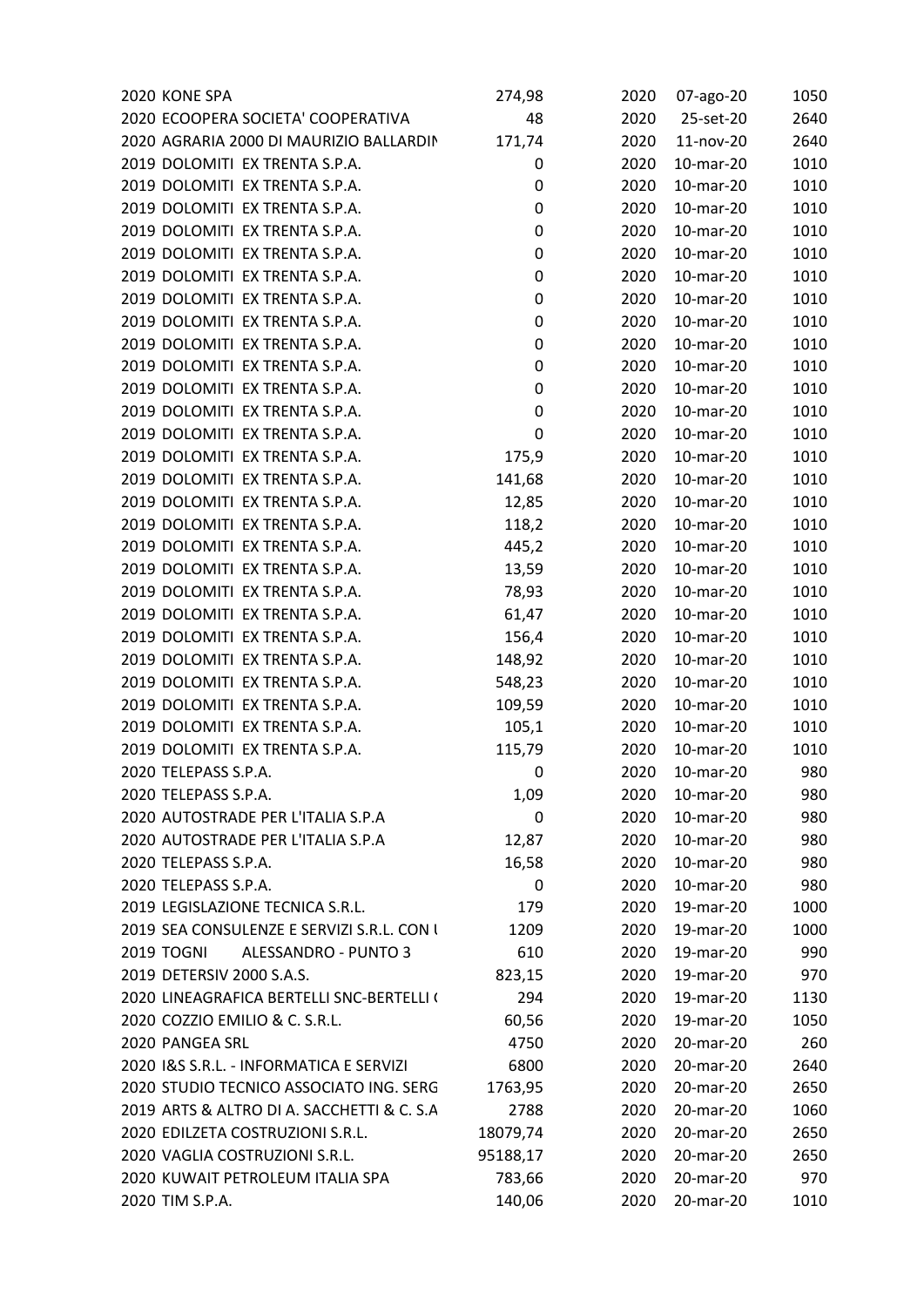| 2020 TIM S.P.A.                             | 175,26  | 2020 | 20-mar-20 | 1010 |
|---------------------------------------------|---------|------|-----------|------|
| 2020 TIM S.P.A.                             | 176,99  | 2020 | 20-mar-20 | 1010 |
| 2020 TIM S.P.A.                             | 129,91  | 2020 | 20-mar-20 | 1010 |
| 2020 TIM S.P.A.                             | 208,28  | 2020 | 20-mar-20 | 1010 |
| 2020 TIM S.P.A.                             | 125     | 2020 | 20-mar-20 | 1010 |
| 2020 TIM S.P.A.                             | 60,8    | 2020 | 20-mar-20 | 1010 |
| 2020 Studio Romanini rag. Maura             | 42,7    | 2020 | 20-mar-20 | 210  |
| 2020 TSM - TRENTINO SCHOOL OF MANAGEN       | 1460    | 2020 | 20-mar-20 | 1000 |
| 2020 CIR-FOOD S.C.                          | 5,48    | 2020 | 20-mar-20 | 910  |
| 2020 CIR-FOOD S.C.                          | 778,16  | 2020 | 20-mar-20 | 910  |
| 2020 TECNOITALIA S.R.L.                     | 99,6    | 2020 | 20-mar-20 | 970  |
| 2020 TECNOITALIA S.R.L.                     | 189,21  | 2020 | 20-mar-20 | 550  |
| 2020 WOLTERS KLUWER ITALIA SRL              | 88,35   | 2020 | 20-mar-20 | 1010 |
| 2020 WOLTERS KLUWER ITALIA SRL              | 129,75  | 2020 | 20-mar-20 | 1010 |
| 2020 WOLTERS KLUWER ITALIA SRL              | 96,39   | 2020 | 20-mar-20 | 1010 |
| 2020 WOLTERS KLUWER ITALIA SRL              | 96,39   | 2020 | 20-mar-20 | 1010 |
| 2020 GRASSI<br><b>CHIARA</b>                | 3125    | 2020 | 22-mar-20 | 120  |
| 2020 GRASSI<br><b>CHIARA</b>                | 1250    | 2020 | 22-mar-20 | 120  |
| 2020 PUNTO GRILL                            | 126,23  | 2020 | 22-mar-20 | 970  |
| 2020 COMUNE DI CARISOLO                     | 1678,99 | 2020 | 22-mar-20 | 1010 |
| 2020 COMUNE DI CARISOLO                     | 503,46  | 2020 | 22-mar-20 | 1010 |
| 2020 COMUNE DI CARISOLO                     | 959,16  | 2020 | 22-mar-20 | 1010 |
| 2020 HBT SA SRL                             | 2166    | 2020 | 22-mar-20 | 260  |
| 2020 VILLOTTI S.R.L.                        | 1603    | 2020 | 22-mar-20 | 270  |
| 2020 PROFEXIONAL S.R.L.                     | 600     | 2020 | 22-mar-20 | 1050 |
| 2020 OPEN SKY SPA                           | 0       | 2020 | 22-mar-20 | 1010 |
| 2020 OPEN SKY SPA                           | 85,84   | 2020 | 22-mar-20 | 1010 |
| 2020 NI.PE. DI PELLEGRINO GIUSEPPE & C. S.I | 39,72   | 2020 | 22-mar-20 | 2640 |
| 2020 GIZETA SRL                             | 1229,52 | 2020 | 22-mar-20 | 2640 |
| 2020 GIZETA SRL                             | 1229,52 | 2020 | 22-mar-20 | 2640 |
| 2020 AMONN PROFI COLOR SRL                  | 7,39    | 2020 | 22-mar-20 | 2640 |
| 2020 WUERTH SRL                             | 744,63  | 2020 | 22-mar-20 | 2640 |
| 2020 LEGNOSUD SPA                           | 390,62  | 2020 | 22-mar-20 | 2640 |
| 2020 LUIGI OSSANNA S.A.S. DI OSSANNA ALBI   | 288,13  | 2020 | 22-mar-20 | 2640 |
| 2020 COLORIFICIO MARTINELLI S.A.S. DI IVO I | 558,26  | 2020 | 22-mar-20 | 2640 |
| 2020 LEGNOSUD SPA                           | 1374,63 | 2020 | 22-mar-20 | 2640 |
| 2020 VALENTINI CARLO                        | 1233,97 | 2020 | 22-mar-20 | 2640 |
| 2020 AUTORIPARAZIONI E RICAMBI VALENTII     | 110     | 2020 | 22-mar-20 | 2640 |
| 2020 PISTORIA VAL RENDENA S.R.L.            | 17,38   | 2020 | 22-mar-20 | 550  |
| 2020 COMUNE DI STREMBO                      | 268,83  | 2020 | 22-mar-20 | 1010 |
| 2020 COMUNITA' DELLE GIUDICARIE             | 905,49  | 2020 | 22-mar-20 | 330  |
| 2020 COMUNITA' DELLE GIUDICARIE             | 64,7    | 2020 | 22-mar-20 | 330  |
| 2020 COMUNITA' DELLE GIUDICARIE             | 135,86  | 2020 | 22-mar-20 | 330  |
| 2020 COMUNITA' DELLE GIUDICARIE             | 146,23  | 2020 | 22-mar-20 | 330  |
| 2020 COMUNITA' DELLE GIUDICARIE             | 144,46  | 2020 | 22-mar-20 | 330  |
| 2020 JUDICARIA OFFICINALI DI ZIMBALDI NAT   | 157,06  | 2020 | 22-mar-20 | 550  |
| 2020 NORD LIFT S.R.L.                       | 450     | 2020 | 22-mar-20 | 1050 |
| 2020 COMUNE DI SPIAZZO                      | 23,88   | 2020 | 22-mar-20 | 1010 |
| 2020 TORBOLI CLAUDIO                        | 66,37   | 2020 | 22-mar-20 | 990  |
| 2020 TORBOLI CLAUDIO                        |         | 2020 | 22-mar-20 |      |
|                                             | 177,63  |      |           | 990  |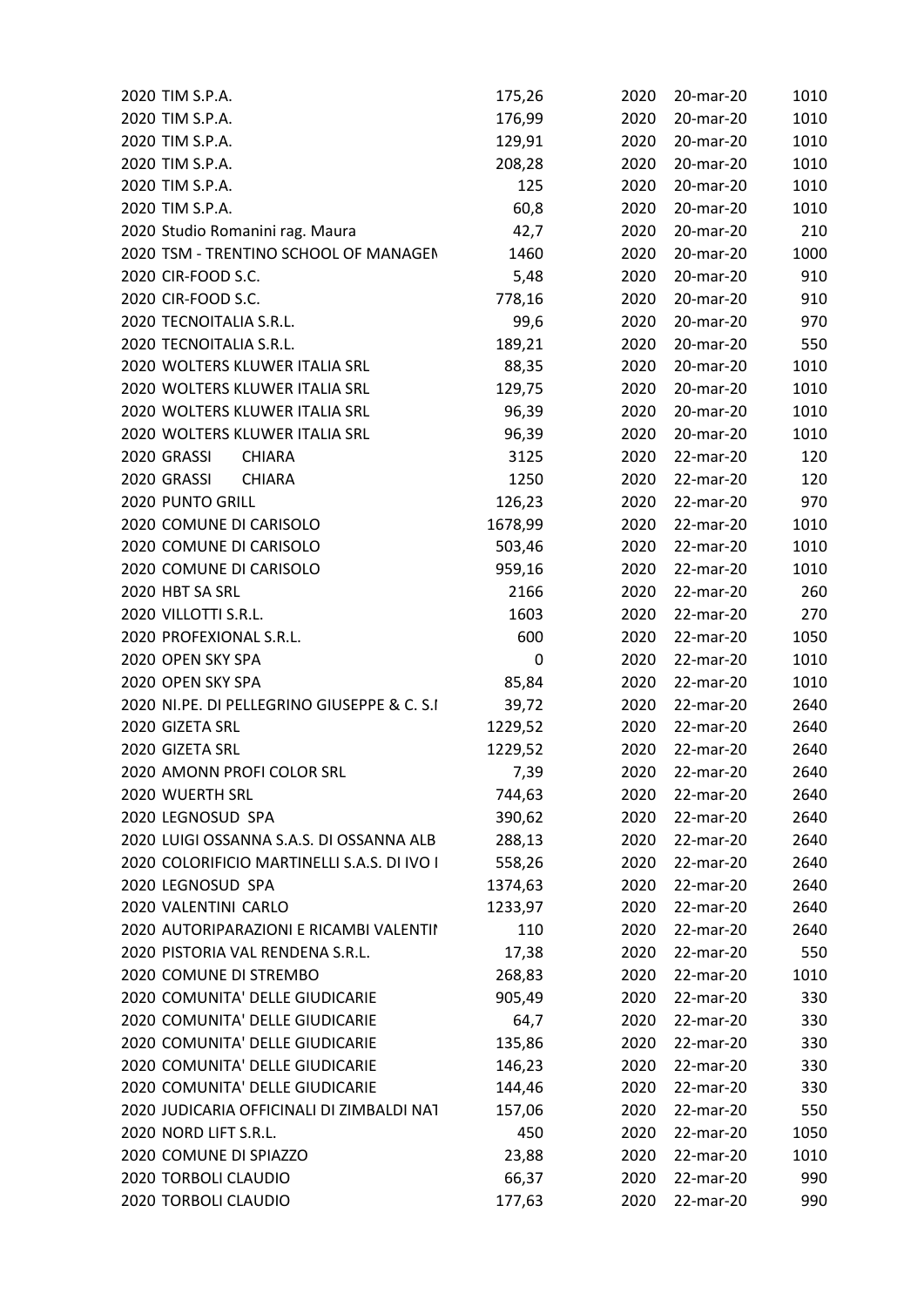| 2020 AZIENDA A MANUEL                      | 8,86     | 2020 | 22-mar-20 | 550  |
|--------------------------------------------|----------|------|-----------|------|
| 2020 AZIENDA A MANUEL                      | 45,54    | 2020 | 22-mar-20 | 550  |
| 2020 FAMIGLIA COOPERATIVA PINZOLO          | 9,62     | 2020 | 22-mar-20 | 550  |
| 2019 LEGISLAZIONE TECNICA S.R.L.           | $-179$   | 2020 | 23-mar-20 | 1000 |
| 2020 CIR-FOOD S.C.                         | 756,24   | 2020 | 27-mar-20 | 910  |
| 2020 KUWAIT PETROLEUM ITALIA SPA           | 714,43   | 2020 | 27-mar-20 | 970  |
| 2020 AZIENDA SPECIALE PER L'IGIENE AMBIEI  | 282,3    | 2020 | 27-mar-20 | 330  |
| 2020 AZIENDA PER IL TURISMO S.C.A.R.L. TER | 1000     | 2020 | 27-mar-20 | 642  |
| 2020 VODAFONE ITALIA SPA                   | 1357,59  | 2020 | 27-mar-20 | 1010 |
| 2020 DOLOMITI EX TRENTA S.P.A.             | 55,42    | 2020 | 27-mar-20 | 1010 |
| 2020 DOLOMITI EX TRENTA S.P.A.             | 141,27   | 2020 | 27-mar-20 | 1010 |
| 2020 DOLOMITI EX TRENTA S.P.A.             | 597,42   | 2020 | 27-mar-20 | 1010 |
| 2020 DOLOMITI EX TRENTA S.P.A.             | 393,37   | 2020 | 27-mar-20 | 1010 |
| 2020 DOLOMITI EX TRENTA S.P.A.             | 28,33    | 2020 | 27-mar-20 | 1010 |
| 2020 DOLOMITI EX TRENTA S.P.A.             | 109,12   | 2020 | 27-mar-20 | 1010 |
| 2020 DOLOMITI EX TRENTA S.P.A.             | 12,22    | 2020 | 27-mar-20 | 1010 |
| 2020 DOLOMITI EX TRENTA S.P.A.             | 145,5    | 2020 | 27-mar-20 | 1010 |
| 2020 DOLOMITI EX TRENTA S.P.A.             | 132,04   | 2020 | 27-mar-20 | 1010 |
| 2020 DOLOMITI EX TRENTA S.P.A.             | 141,09   | 2020 | 27-mar-20 | 1010 |
| 2020 DOLOMITI EX TRENTA S.P.A.             | 108,2    | 2020 | 27-mar-20 | 1010 |
| 2020 DOLOMITI EX TRENTA S.P.A.             | 158,35   | 2020 | 27-mar-20 | 1010 |
| 2020 LIBRERIA ATHENA S.N.C. DI GRETTER MI  | 403,24   | 2020 | 27-mar-20 | 3150 |
| 2020 LIBRERIA ATHENA S.N.C. DI GRETTER MI  | 3258,57  | 2020 | 27-mar-20 | 3150 |
| 2020 INPERO S.R.L.                         | 6311     | 2020 | 27-mar-20 | 2640 |
| 2020 MONTURA STORE SRL                     | $-70,36$ | 2020 | 30-mar-20 | 970  |
| 2020 MONTURA STORE SRL                     | 70,36    | 2020 | 30-mar-20 | 970  |
| 2020 MONTURA STORE SRL                     | 1648,36  | 2020 | 30-mar-20 | 970  |
| 2020 SARCE SPA                             | 1032     | 2020 | 30-mar-20 | 280  |
| 2020 ZULBERTI ANTONELLO                    |          | 2020 |           | 1060 |
|                                            | 1493,28  |      | 30-mar-20 |      |
| 2019 GLS ENTERPRISE SRL                    | 0        | 2020 | 30-mar-20 | 550  |
| 2019 GLS ENTERPRISE SRL                    | 0        | 2020 | 30-mar-20 | 550  |
| 2019 INGEO - STUDIO TECNICO MOSCA ING. (   | 180,63   | 2020 | 30-mar-20 | 2770 |
| 2020 ALEMAX S.R.L. UNIPERSONALE            | 348,6    | 2020 | 30-mar-20 | 2640 |
| 2020 SAUDA NICOLA FERRAMENTA A CIODO       | 12,95    | 2020 | 30-mar-20 | 2640 |
| 2020 SAUDA NICOLA FERRAMENTA A CIODO       | 21,97    | 2020 | 30-mar-20 | 2640 |
| 2019 STUDIO PAOLI                          | 287,88   | 2020 | 30-mar-20 | 210  |
| 2020 RISTORANTE ALL'ANTICA SEGHERIA DI P   | 243,64   | 2020 | 30-mar-20 | 620  |
| 2020 CIAGHI<br><b>MATTEO</b>               | 272,73   | 2020 | 30-mar-20 | 620  |
| 2020 DOLOMITI EX TRENTA S.P.A.             | 105,75   | 2020 | 30-mar-20 | 1010 |
| 2020 EXPAND HOME DESIGN DI COMERLATI /     | 188,72   | 2020 | 30-mar-20 | 3150 |
| 2020 JT DRONE TECHNOLOGIES S.R.L           | 150      | 2020 | 30-mar-20 | 1050 |
| 2020 DOLOMITI EX TRENTA S.P.A.             | 962,07   | 2020 | 15-apr-20 | 970  |
| 2020 PARCO FAUNISTICO DI SPORMAGGIORI      | 260,52   | 2020 | 15-apr-20 | 620  |
| 2020 PARCO FAUNISTICO DI SPORMAGGIORI      | 322,3    | 2020 | 15-apr-20 | 620  |
| 2020 PARCO FAUNISTICO DI SPORMAGGIORI      | 476,18   | 2020 | 15-apr-20 | 620  |
| 2020 SCHINDLER S.P.A.                      | 6,07     | 2020 | 15-apr-20 | 1050 |
| 2020 SCHINDLER S.P.A.                      | 28,6     | 2020 | 15-apr-20 | 1050 |
| 2020 LAVORO SOCIETA' COOPERATIVA SOCIA     | 3000     | 2020 | 15-apr-20 | 140  |
| 2020 LAVORO SOCIETA' COOPERATIVA SOCIA     | 1169,79  | 2020 | 15-apr-20 | 1090 |
| <b>2020 EUROROCK SRL</b>                   | 24853,63 | 2020 | 15-apr-20 | 2640 |